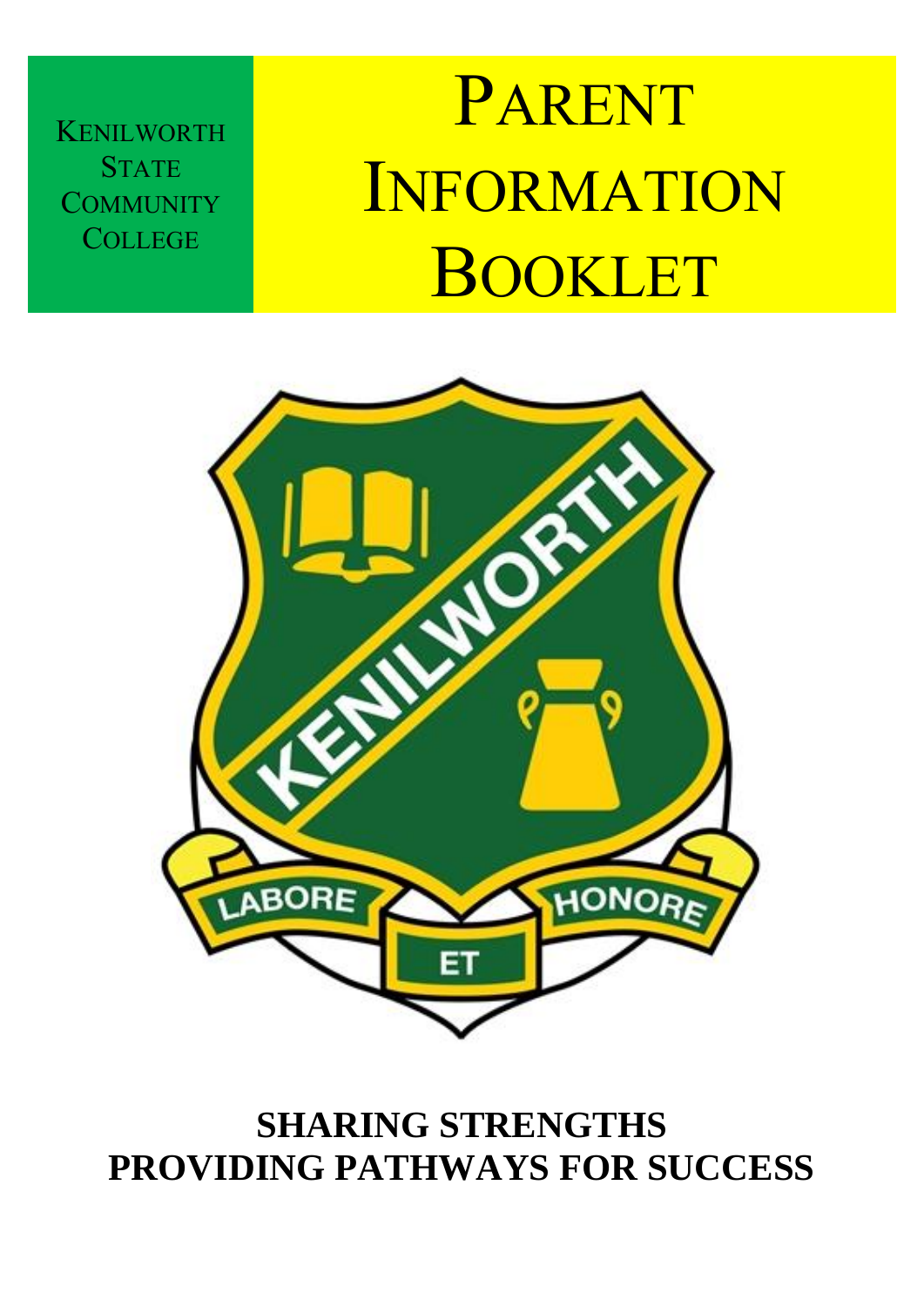### **PRINCIPAL'S WELCOME**

It is with great pleasure that I extend a warm welcome to your family. We are delighted and feel privileged that you have chosen our school as the place of learning for your child. We are fortunate to be living in a beautiful part of the world. As a small school, we are able to provide exceptional learning opportunities for your child, all within a close-knit school community.

Our Mission Statement *Sharing Strengths, Providing Pathways for Success* is about treating all our students as individuals. We recognise and cater for their social, academic and emotional needs, by providing them with opportunities to achieve individual success. We capitalise on our strengths: small class sizes, great facilities, experienced teachers, specialist and support staff to provide for all of our students. We believe that every student can succeed.

As a State Community College we are constantly seeking to have our students more involved in our community and community members more involved in our College. Our chaplain works with community members and organisations and our Early Years class loves exploring our local community.

Every effort is made to make all families welcome and to encourage their participation in all facets of school life including meetings, functions and activities. We encourage you to become involved in the development of our school community and we especially welcome your comments. The school has an active P&C Committee and all parents are welcome to attend monthly meetings. This is a good opportunity for your to become involved in the school.

Our facilities and services are outstanding and include:

- State of the art Information and Communication Technologies, including interactive technology in all classrooms as well as computer labs, laptops and computers throughout the college for student use.
- Garden precinct
- Kitchen for class use
- Undercover Play Areas
- Handball courts
- Large, open play spaces
- Designated Playgroup and eKindy room
- Well stocked Resource Centre
- Music and Visual Arts rooms
- Full size multi purpose court and  $\frac{1}{2}$  size tennis court.

We are proud of the achievements and successes of our students and the efforts of all members of our school community who contribute to this achievement and success.

If you have any questions or queries, at any time throughout the college year, please feel free to contact your child's teacher, myself or the office staff, who will be happy to assist you.

Regards

Elise Maguire

Principal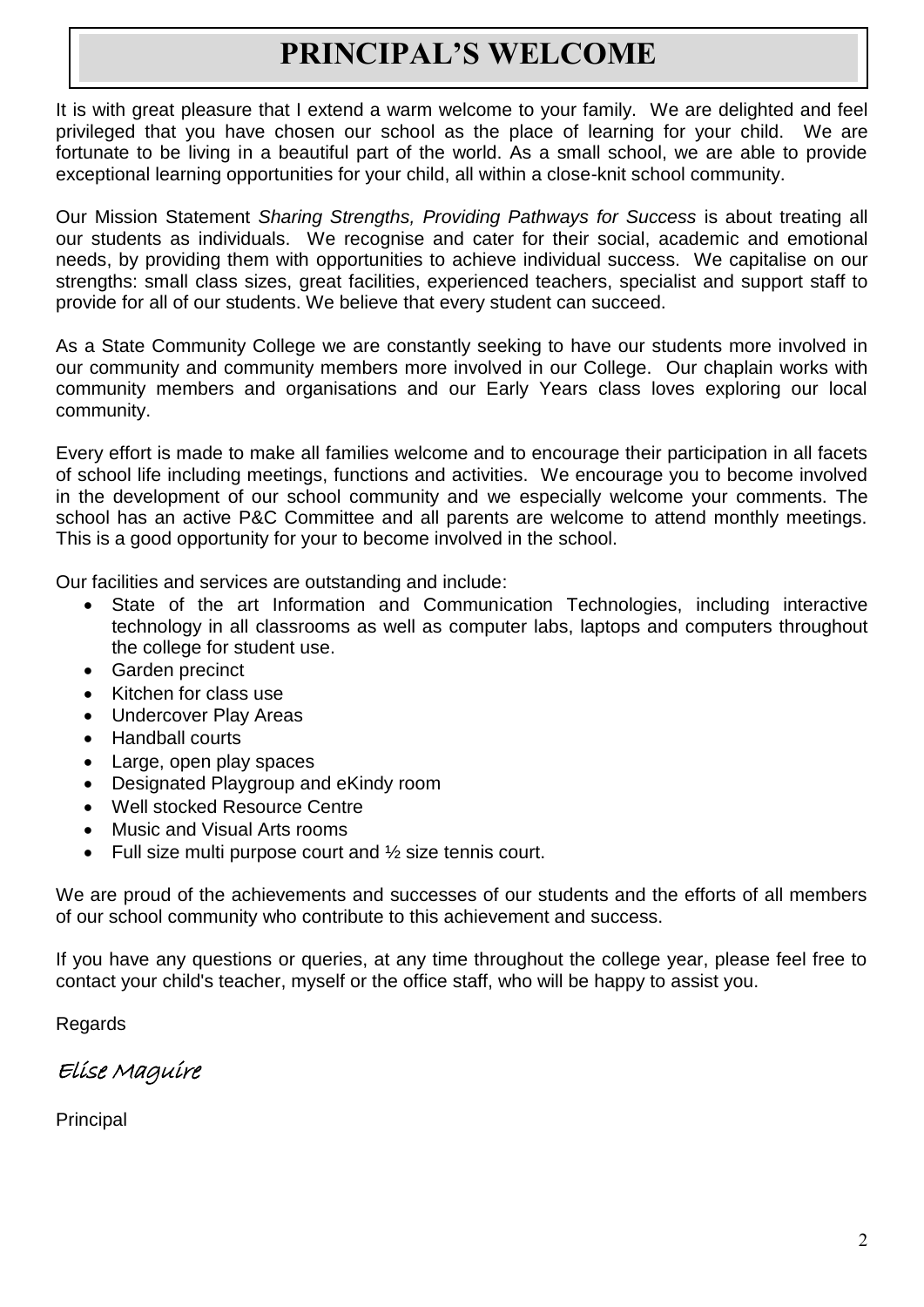### **SCHOOL DIRECTORY**

| <b>LOCATION</b>        | 3717 Maleny-Kenilworth Road       |
|------------------------|-----------------------------------|
|                        | Kenilworth, 4574                  |
| <b>TELEPHONE</b>       | 5440 0555                         |
| <b>STUDENT ABSENCE</b> | 5440 0560                         |
| <b>WEBSITE</b>         | www.kenilworthscc@eq.edu.au       |
| <b>EMAIL</b>           | principal@kenilworthscc.eq.edu.au |
|                        | admin@kenilworthscc.eq.edu.au     |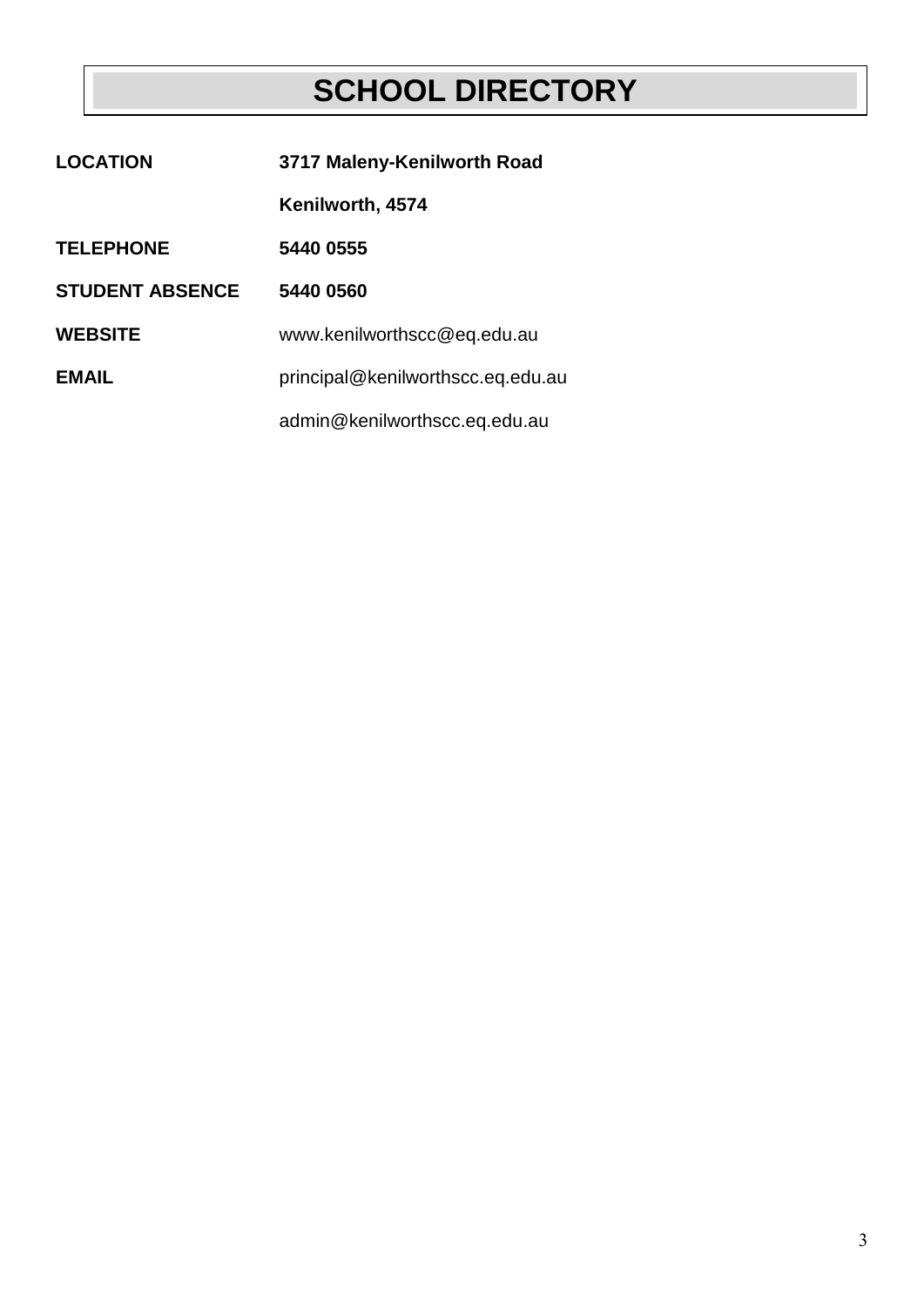### **SCHOOL ROUTINE**

| 8:15am             | <b>Office Opens</b>                           |
|--------------------|-----------------------------------------------|
| 8.20am             | Supervised play before school                 |
| 8:40am             | First bell rings - students prepare for class |
| 8:45am             | <b>School commences</b>                       |
| 10:00              | Brain Break - a 5 minute healthy snack break  |
| 10:45am            | First break begins.                           |
| 11:10am            | Students are supervised to eat their lunch.   |
| 11:25am            | Classes resume.                               |
| 1:00 <sub>pm</sub> | Second break begins.                          |
| $1:15$ pm          | Students are supervised to eat their lunch.   |
| $1:25$ pm          | Second break ends. Classes resume.            |
| 2:45 <sub>pm</sub> | School concludes.                             |

Classes will have a 'Brain Break' at about 10.00am when children eat a piece of fruit, or a healthy snack with their class.

It is in your child's best interest to arrive at school between 8.20am and 8.40am and to leave promptly when school concludes. If students arrive early they are to wait quietly outside the office until Supervised Play begins. There is no school supervision after school.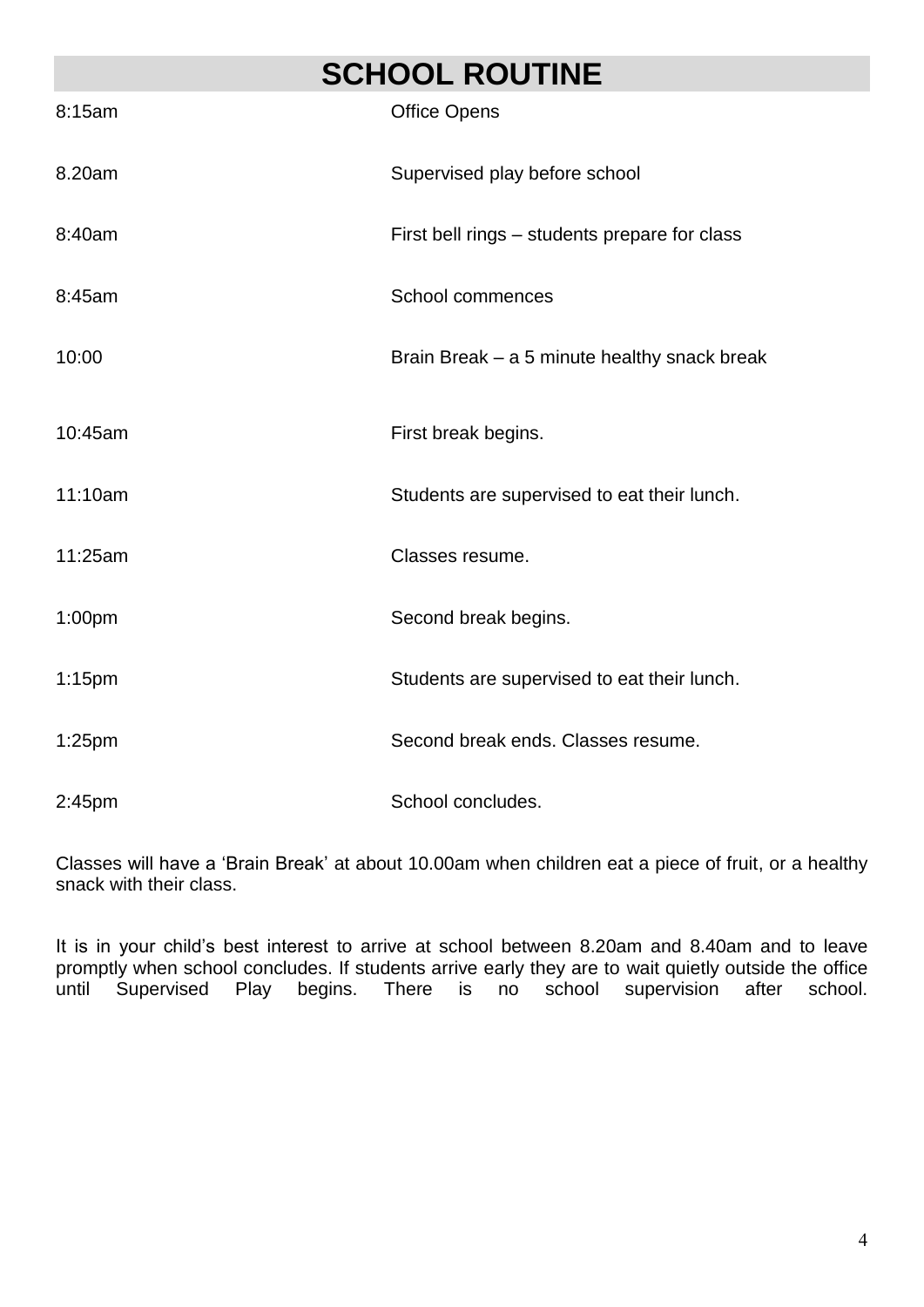### **CURRICULUM**

Kenilworth State Community College implements the Australian Curriculum. We provide quality learning experiences in all Key Learning Areas:

- English
- Mathematics
- **Science**
- Humanities and Social Sciences (HASS)
- The Arts
- Health and Physical Education
- Technologyies
- LOTE (Japanese)

Our Early Years Curriculum also aligns with the Early Years Curriculum Guidelines which covers the Key Learning Areas through the domains of:

- Social and Personal Learning
- Health and Physical Learning
- Language Learning and Communication
- Early Mathematical Understandings
- Active Learning Processes

#### **Library**

The school has an attractive and well equipped library which all children use. All children are able to borrow from the library each week. Children are asked to use their Green Note Folder to protect borrowed books. Classes visit the library each week and it is open regularly at the first lunch break, when children can also return and borrow books.

Children in P-2 may borrow one book at a time for a period of 2 weeks. Children in Years 3-6 may borrow 2 books for a period of 2 weeks. We encourage parents to share the reading with their child to promote an enjoyment of books for pleasure and information. Library day is Thursday.

#### **Health & Physical Education**

All students have a weekly Health & Physical Education (HPE) lesson taken by a specialist HPE teacher. This program teaches skills through activities and games and is supported by community groups.

#### **Sport**

Our school participates in the Small Schools Carnivals for Swimming, Cross Country, Athletics and Ball Games. We also combine with other small schools in a fun competition in a variety of sports throughout the year. Students in Years 3 to 6 participate in these carnivals.

To assist the school, we sometimes ask parents to assist in transporting students to venues for different sporting events.

#### **Swimming**

Swimming instruction is part of our Health & Physical Education curriculum and all students are expected to participate in swimming lessons in Terms 1 and 4. If your child is unwell, please write a note to the teacher to explain the reasons for non participation.

When participating in swimming lessons, all students are required to wear a swim shirt (rashie) for sun protection during swimming lessons. Students are encouraged to use sunscreen, which is available when they attend their swimming lesson.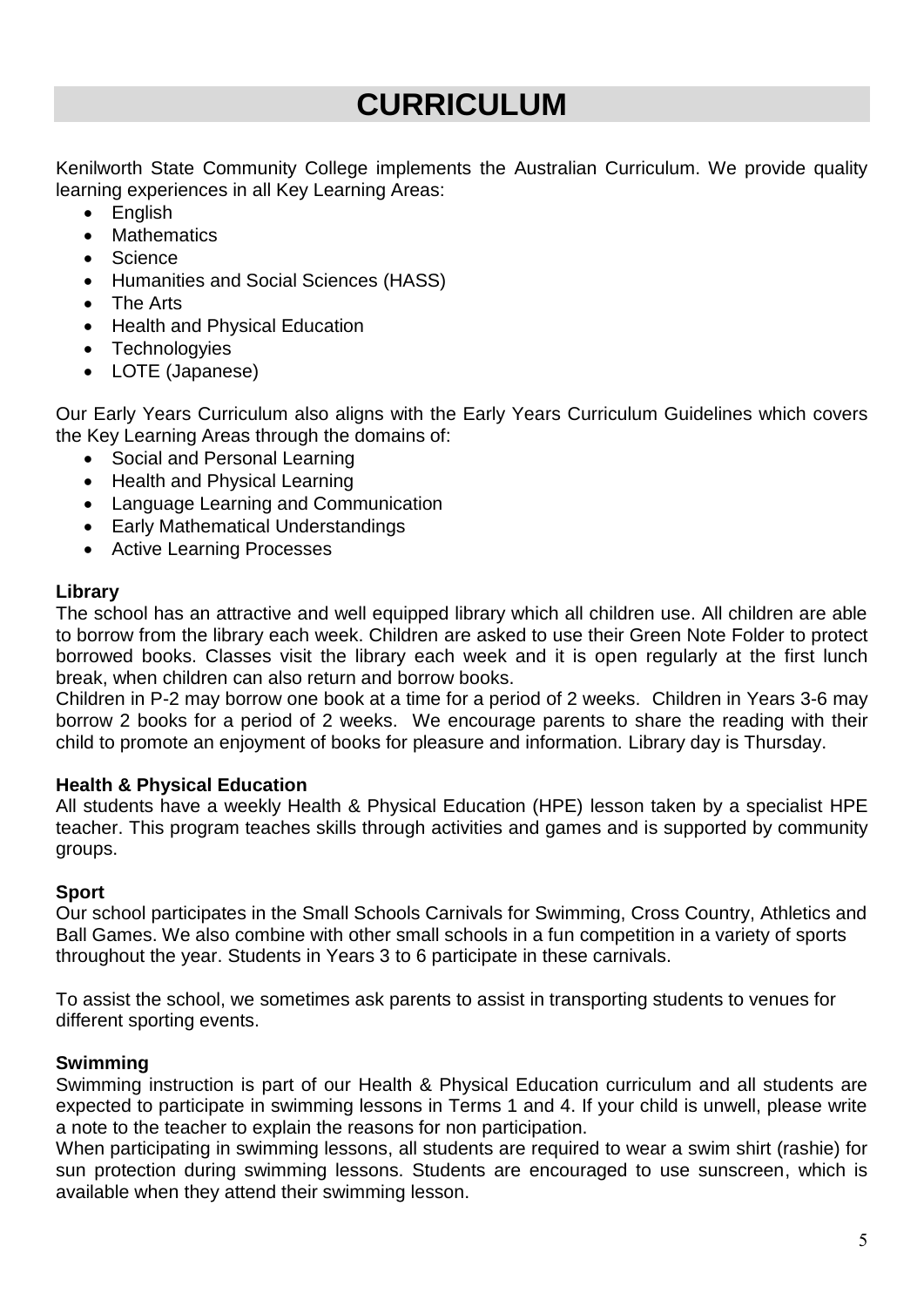#### **Classroom Music**

All students are involved in the class music program which is taught by our specialist music teacher on Thursdays. Singing, listening, playing, creating, reading and writing music activities reinforce sequential skill development. Children learn musical concepts such as beat, rhythm and melody as well as performing skills and appreciation of music.

#### **Instrumental Music**

The school has an Instrumental Music program that is offered to all students from Year 4 onwards. If you are interested in your child participating please inquire at the office for details. Participants are required to attend all lessons. The school has instruments which are available for the students to hire. The school charges a levy for instrumental music to cover the costs of servicing and repairing instruments.

#### **Learning Support and Students With Disabilities**

The School has access to a variety of support services for students requiring support and extension. Support is provided through our Support Teacher Literacy and Numeracy (STLaN), Guidance Officer, Speech Pathologist and various Advisory Visiting Teachers. Involvement with these support personnel follows consultation with parents. More information is provided in the Student Support section in General Information.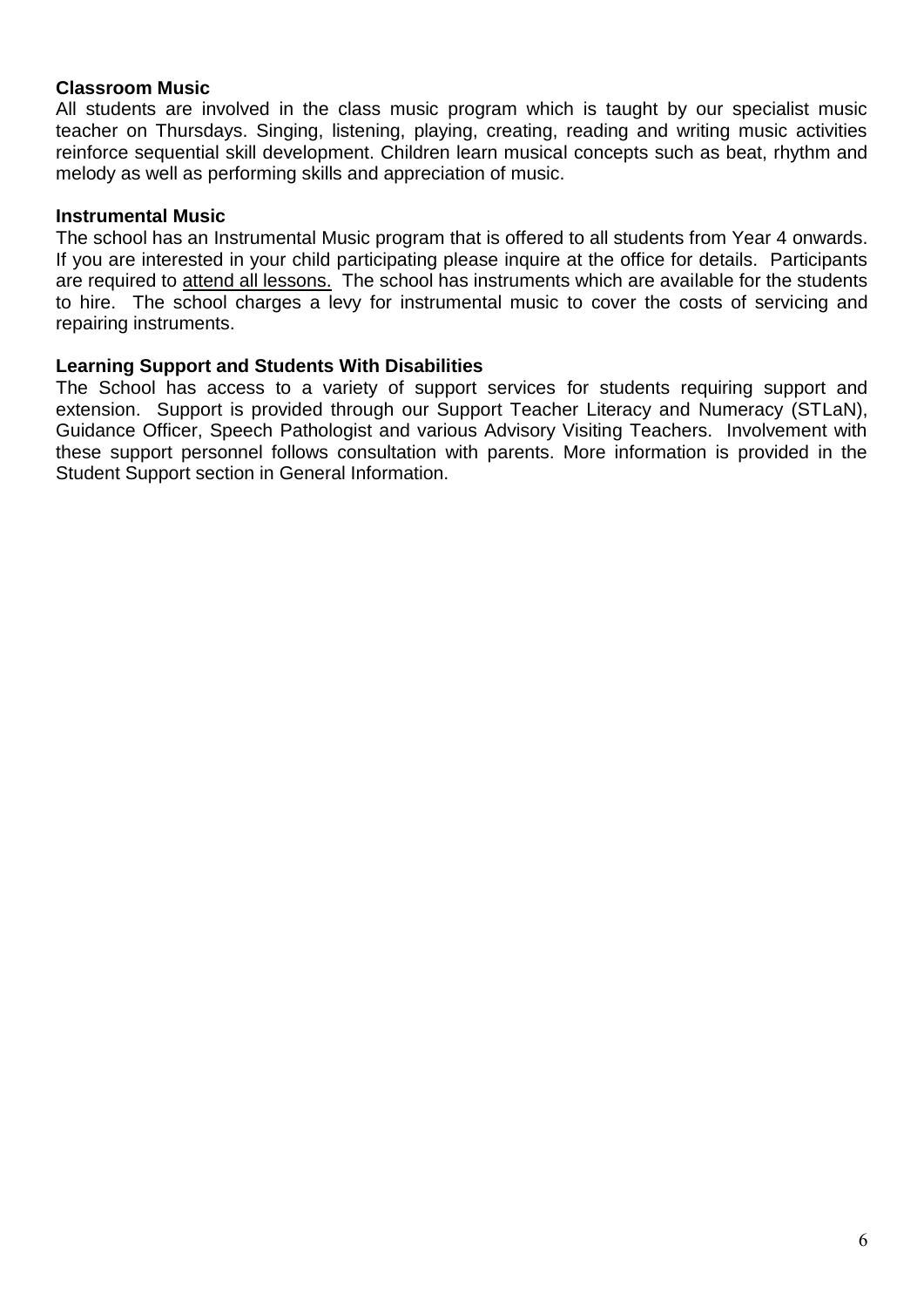### **GENERAL INFORMATION**

#### **Attendance**

Every day of school is important and absences are recorded on the class roll. Please ensure that you notify your class teacher or the office as soon as possible, either by writing a note or phoning the school, if your child is away explaining the reason for their absence from school. A recorded message can be left on our student absence phone number **5440 0560** at any time. Unexplained absences will be followed up by the school administration daily as is required by legislation.

Students' safety is a top priority at our school. **Once at school and inside the school gates students must remain at school until they depart for home at 2.45pm.** If your child needs to leave school early they must be signed out by a parent. This can be done in the school office or, if the office is unattended, at your child's classroom. If another adult is collecting your child, please write a note to let us know who will be signing your child out.

#### **After Hours Use of School Facilities**

The school buildings and grounds are only to be used after hours by staff and groups or persons with written authority of the Principal. In all other cases it will be considered as trespassing and persons found on the premises will be escorted off the grounds or reported to Police. Unauthorised entry may lead to prosecution.

#### **Assembly**

Our whole school Assembly (Parade) is held every Monday afternoon at 2.30pm. At this assembly, awards are presented to students, messages given and classes present performances. The school also holds special assemblies for significant events such as ANZAC Day, opening of new facilities etc. Our Year 6 students take an active leadership role in all of our assemblies. Parents are most welcome to attend our assemblies.

#### **Bicycle, Scooters, Scateboards**

Students who ride bicycles or scooters to school park them at the front of the school near the Administration Building. Skateboards are stored on the bag racks or safely and unobtrusively in the classroom. Students are NOT permitted to ride bicycles, scooters or skateboards in the school grounds or across the pedestrian crossing. We expect that students display respect for the law by wearing bicycle helmets and suggest that bicycles and scooters are locked during the day.

#### **Buses**

Two buses currently service our school.

- Obi Obi/Kidaman/Walli/Coolabine: Ingrid Skoupy (driver)
- Moy Pocket/Gheerulla: Kevin Ayton (driver)

The bus operator, Kevin Ayton can be contacted on 0408 659 658 for details about the bus run.

The school maintains Bus Rolls for students who travel to and from school on the bus. The teacher on Bus Duty records whether each student is present to board the bus each afternoon. Students who are on the bus roll are to advise the teacher if they are not travelling on the bus on a particular day.

Students travelling on the bus are to abide by the Code of Conduct for Students Travelling on School Buses. The School's Responsible Behaviour Plan for Students/ Student Code of Conduct also outlines expected behaviour when travelling on the bus.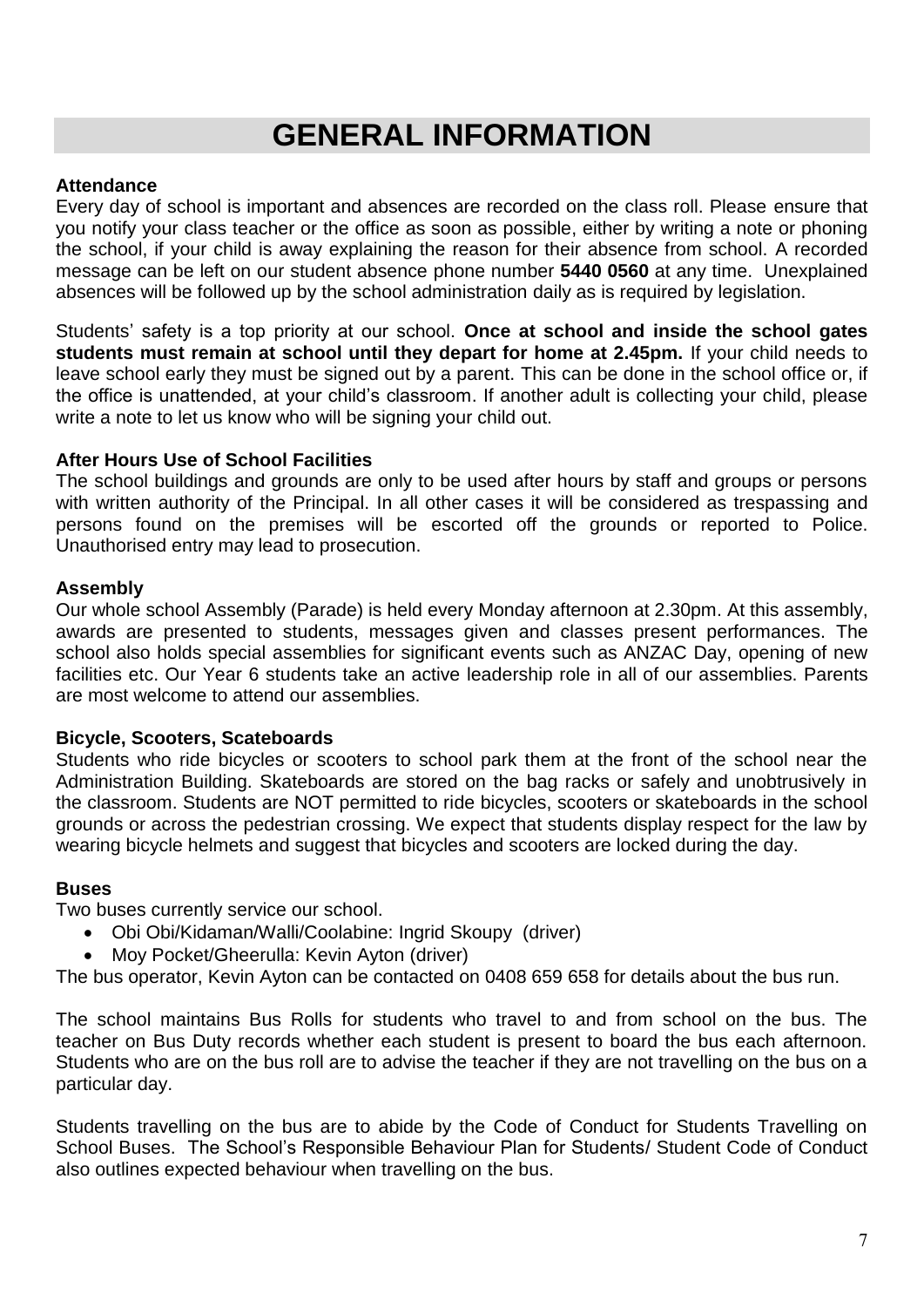#### **Chaplaincy**

Our school is fortunate to have the services of our chaplain, Paul Murray on Wednesdays and Thursdays. The school chaplain's role is to support students and the wider school community in a range of ways. The chaplain assists students by providing social / emotional support and is another caring adult with a friendly ear to listen and assist students who are experiencing difficult times.

Our chaplain assists in classrooms, organises Chappy Breakfasts, assists with playground activities and special events and runs lunch time activities.

### **CLASS GROUPINGS**

Kenilworth State Community College organises classes in multi-age groupings. The primary aim of class groupings is to facilitate student learning and to achieve the best possible learning outcomes.

With the multi-age arrangement, teachers take opportunities to develop different learning programs to suit the students learning needs while maintaining a common class focus. In this way, children from different year levels will be involved in the same lesson, with the expectation that the student's learning outcomes will differ according to their learning needs. Classes often operate in groups where the teacher will be directing the learning of one group while other students are working with a teacher aide or independently.

Our multi-age classes allow teachers to develop flexible programs to match the needs and interests of each student. Students develop skills in cooperation, independence and are able to undertake different roles in this community of learners. Multi-age classes allow our teachers to become experts in several year level curriculum requirements instead of solely focussing on a single year level. This leads to enriched learning opportunities for our students.

Whilst our multi-age classes are usually formed with sequential year levels linked in a class, occasionally it may be necessary to form classes which are not sequential (to maintain appropriate class size). In such cases we consider each child's learning needs and capacity for independent work when making the decision as to who would benefit best from such a class grouping.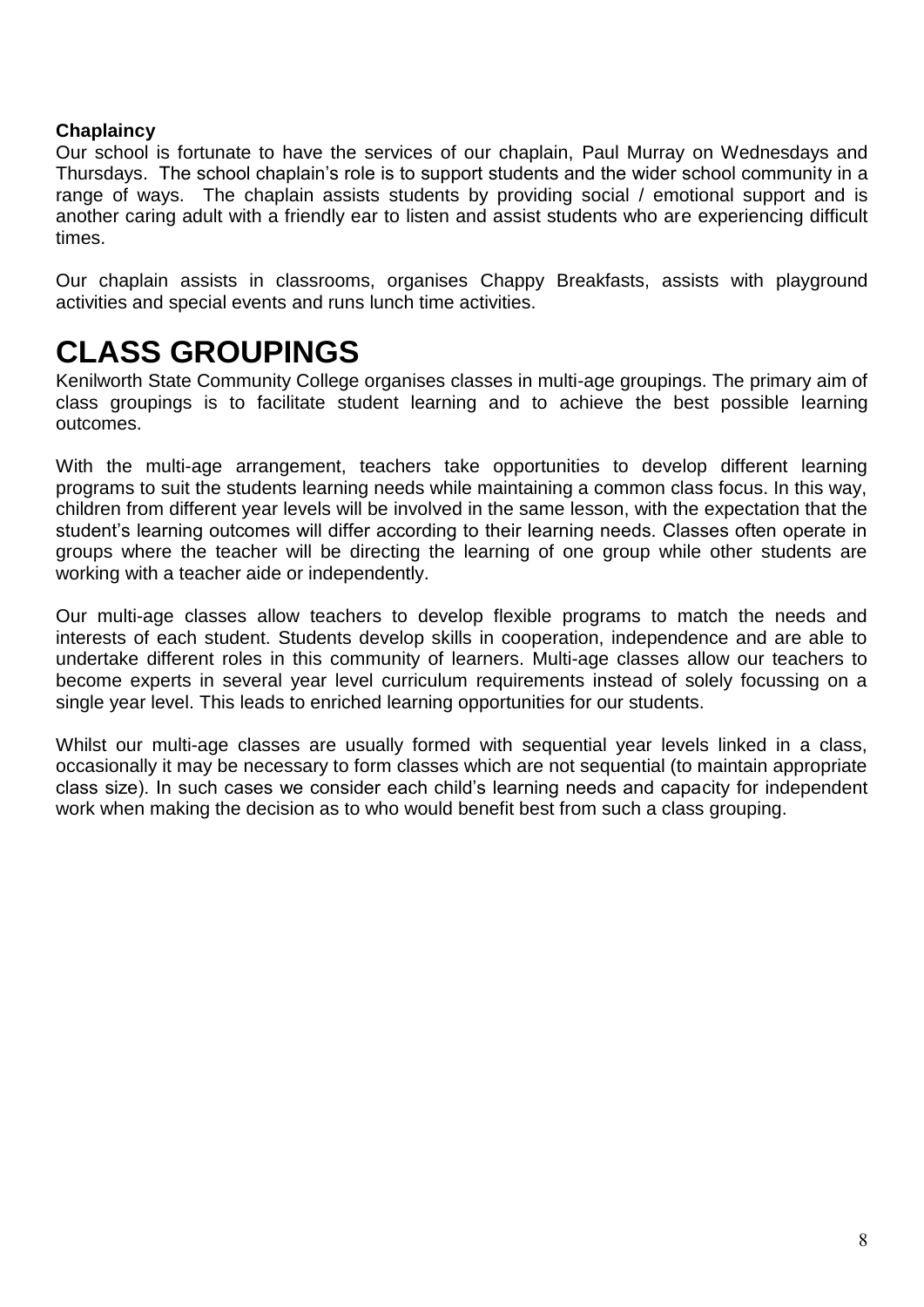### **COMMUNICATION**

#### **Kenilinks**

We rely on our regular newsletter as an important means of keeping parents informed of events at the school. It is emailed to all parents, however a hard copy can be sent home with the youngest child in each family if a family does not have internet access. Copies are also available from the school office, Post Office, Newsagency and on our school website.

Any items to be included in the newsletter can be emailed to: admin@kenilworthscc.eq.edu.au before Tuesday morning each fortnight.

#### **Individual Notes or letters**

Individual notes for specific school events are sent home separately or emailed to parents. Please keep a lookout for notes with your child's homework and communication book.

Student Communication Books are a great way for teachers to send quick notes home about things that happened with your child throughout the day. It is also a quick way for parents to send notes to teachers as the books are checked daily.

Email is an efficient means of communication between parents and teachers. Please discuss this option with your child's class teacher.

Parents are also encouraged to be involved and to initiate this two way communication process. Your child's learning will benefit from sharing of information and ideas.

#### **Phone contact**

From time to time it is necessary to contact parents by phone such as when children are sick or in the case of an accident. It is vital that the school's record of your contact details are always kept current. Please let the school know if you change your address, home, work or mobile phone numbers.

And please, if you have any concerns, questions or problems concerning the school or your child, we would like to know about it quickly so that we can work together to provide the best possible education for your child.

#### **Family Information**

We must have copies of documents such as Court Orders and Parenting Agreements before we can take any action. If you would like to discuss your particular family situation and any impacts on your child, please make an appointment to see your child's teacher or the Principal.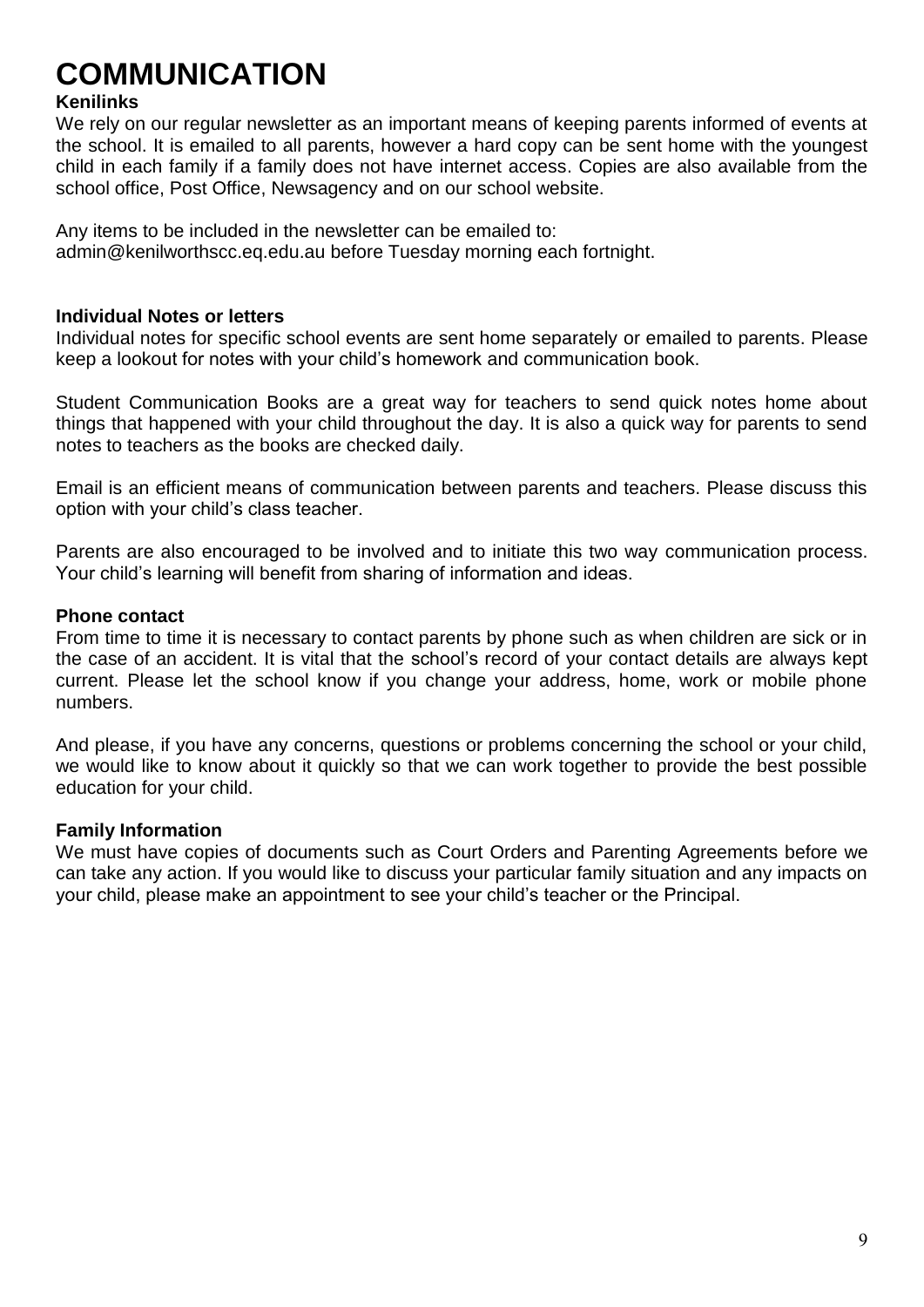### **COMPLAINTS & COMPLIMENTS**

Your feedback helps us to continue to improve our services as well as telling us what we are doing well.

If you wish to compliment the school you can:

- Tell a member of our staff.
- Write your comments and provide to our office staff in the administration block.
- Email your comments to *principal@kenilworthscc.eq.edu.au*

If you are unhappy with any part of our service, please:

- Tell a member of staff as soon as possible.
- Contact the school's office on 5440 0555 and arrange a convenient time for an interview with the class teacher or principal
- Email your concerns to *principal@kenilworthscc.eq.edu.au*

If you wish to make a complaint remember:

- Your feedback is important to us.
- It will be taken seriously.
- It will not negatively impact the service that you or your children receive from our school.

### **DRESS CODE**

Kenilworth State Community College is a 'Uniform School' where students are expected to wear the school uniform. Kenilworth SCC adopted a new school uniform for 2013 and beyond.

The school uniform available for purchase through the P&C consists of Green and black school polo shirt; black school shorts or skorts with KSCC embroidered on the side; green school hat and a hooded jumper.

Other items (black school shoes, white socks, green/black/yellow hair accessories etc) are not stocked by the P&C and need to be purchased elsewhere.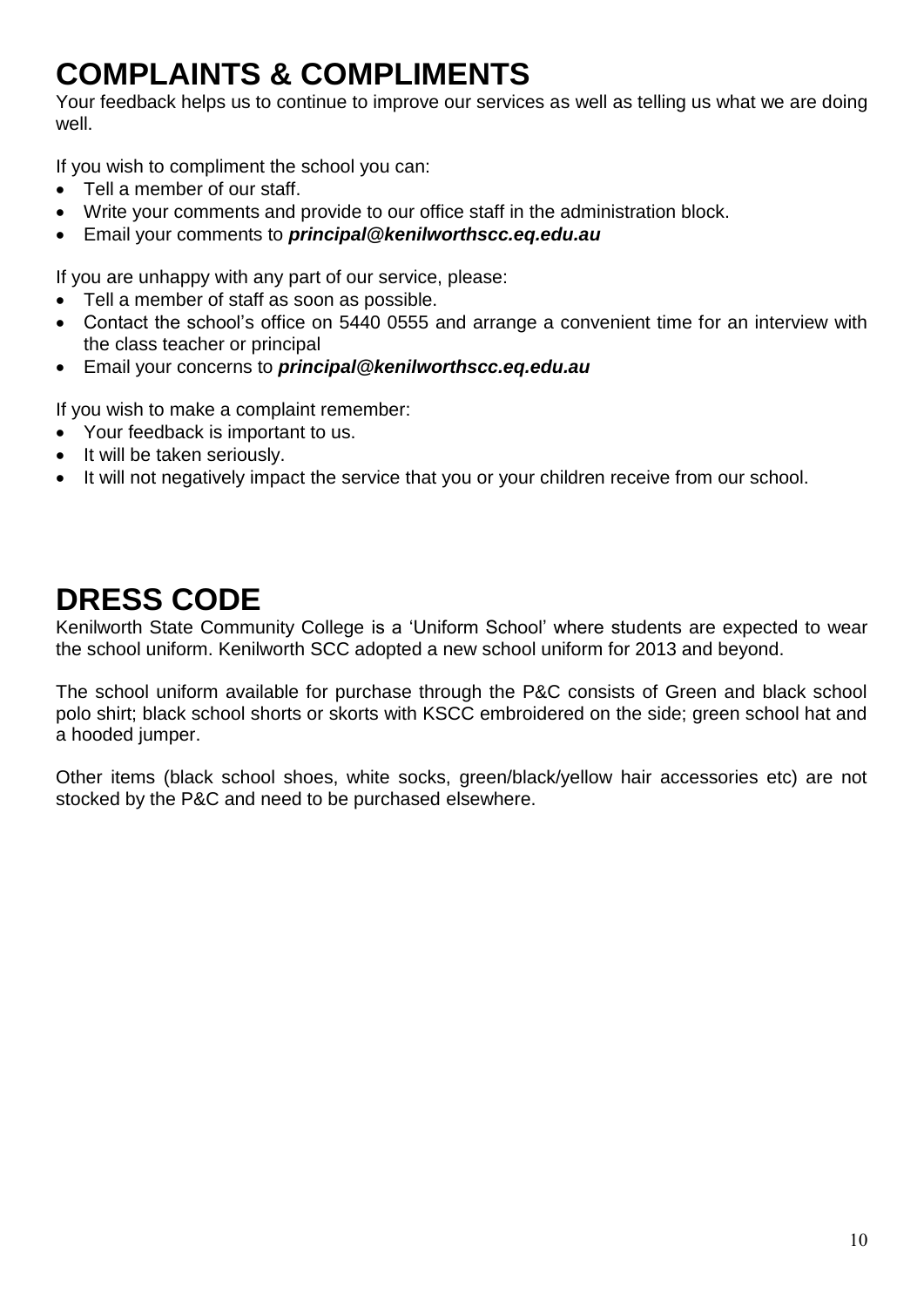## *Kenilworth State Community College School Uniform*











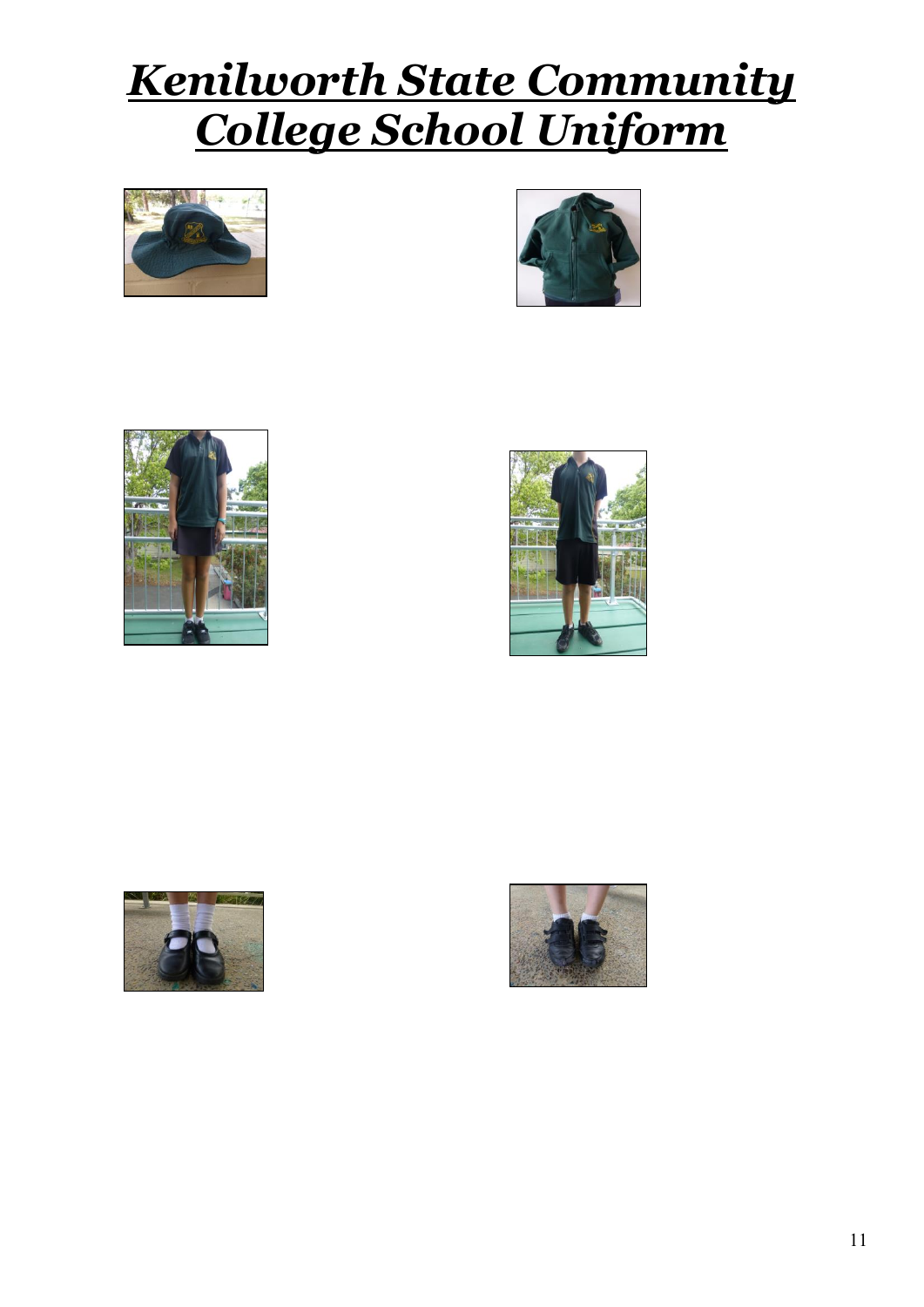### **ENROLMENTS**

Parents of new students can complete an Application for Student Enrolment at any time. Please note, a copy of any valid Court Orders or Parenting Agreements are required upon enrolment. When enrolling your child, a range of information is required to ensure we are able to adequately manage the welfare and learning of the students of our school.

We will require documentary evidence (birth certificate or extract) that the child being enrolled is of the appropriate age and/or has the prior learning to be entering a particular year level.

Students transferring from interstate will find that year levels and learning experiences do not exactly match in some cases and chronological age is a better guide. Parents are asked to sign an ENROLMENT AGREEMENT which outlines the responsibilities of all parties.

Prep is the first year of school. Our Prep students are part of our Early Years class. Prep is a 5 day per week program.

At our school your child will interact with all members of staff- administration officers, school officers (grounds), teacher aides, teachers etc. Our staff are a close working team and each staff member will assist and support your child.

### **EXCURSIONS**

Excursions require parental consent and payment of costs involved, except for trips within walking distance of the school. Specific conditions apply for each excursion: eg swimming togs, practical footwear etc. You will be advised of the requirements in special notices sent home prior to the excursion. Children will not be able to attend excursions unless permission is received and payment has been made or a payment plan is in place.

### **FIRST AID**

Accidents are often unavoidable when children play, but through supervised and properly planned activities these are kept to a minimum. When accidents do occur, the action taken by the school depends on the degree of injury. Minor cuts and abrasions are given first aid treatment. For more serious injuries parents will be contacted as soon as possible, prior to any further action being taken.

However sometimes the nature of the injury is such that immediate action must be taken and in such cases the ambulance will be called with parents being contacted as soon as possible. It is vital that the school has up-to-date telephone numbers to reach you.

Should your child become unwell at school, we will contact you as soon as possible.

The Queensland Department of Education does not carry personal Accident Insurance cover for students. It is the responsibility of parents to arrange whatever cover they feel is necessary for their children.

### **HEADLICE**

Each year, infestation of headlice throughout Queensland is quite common. They are not a disgrace. Anyone, child or adult, can pick them up. They can only survive on human heads and can only be spread from one person to another by direct head-to-head contact. Carpeted floors do not harbour headlice. Bed linen presents a very low risk of spreading headlice.

If a case of headlice being reported to the school, parents will be notified via an Alert Notice. This notice outlines the action that needs to be taken.

Remember headlice are a nuisance but they do not cause disease or illness. To help minimise the occurrence of headlice at school we recommend you: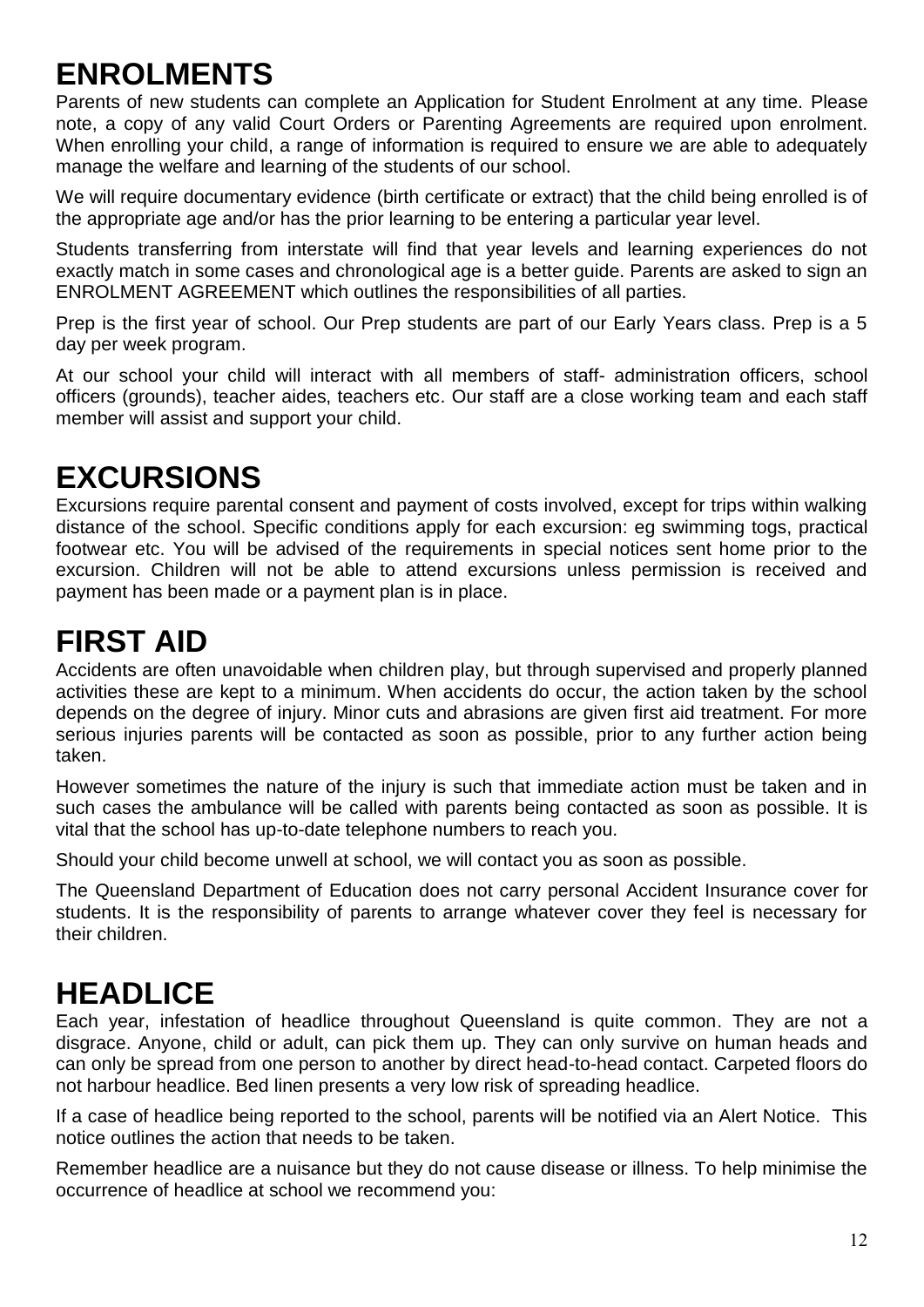- Notify the school immediately if headlice are detected on your child.
- Check children's hair regularly during an outbreak.
- Tie children's long hair back.
- Treat headlice in accordance with product quidelines.

### **HEALTH CONDITIONS**

If your child suffers from a medical condition, (such as anaphylaxis, asthma, diabetes or epilepsy), a serious allergy or requires a specialised health procedure a detailed health plan should be recorded at school. The health plan clarifies all management aspects of the health condition within the school environment. These plans are reviewed annually and are revised when the medical condition and/or health status changes. Parents, teachers, medical practitioners and where appropriate, students are involved in the development of the plan. Please discuss establishing a health plan for your child with the Principal if needed.

### **HOMEWORK**

Homework provides students with opportunities to consolidate their classroom learning, develop work habits for life long learning and involve family members in their learning. As one of our behaviour expectations is that all students "Be A Learner" it is expected that all students will complete homework tasks to the best of their ability. Homework helps them develop organisational and time management skills, self discipline, skills in using out-of-school resources and personal responsibility for learning. The setting of homework takes into account the need for students to have a balanced lifestyle. This includes time for family and recreation activities.

Homework guidelines are that for children in Years 1-3 the activities should take no more than 1 hour per week. For children in Years 4-6 this increases to 3 hours per week. Children in the Prep Year are encouraged to complete Home Reading and a few revision activities. For children in the Early Years many activities at home can assist them to develop literacy, numeracy and problemsolving skills.

Your child's teacher will outline his/her expectations regarding homework during the parent information session. Unless your child's teacher specifically directs otherwise, it is expected that parents will oversee their child's homework activities, encouraging, supporting and on occasions assisting them with their efforts.

Homework is meant to be part of a child's home routine to support learning, not become a stressful disruption to family life. Please contact your child's teacher concerning difficulties with homework before they develop into major problems.

### **INFECTIOUS DISEASES**

Some of the common childhood diseases necessitate exclusion of the child from school until the risk of infecting others has passed. Where a student is suspected of having an infectious disease, parents will be contacted immediately. Any doubt in this regard should be discussed with the Principal. Further information can be found on the Queensland Health website [\(https://www.health.qld.gov.au/\\_\\_data/assets/pdf\\_file/0022/426820/timeout\\_poster.pdf](https://www.health.qld.gov.au/__data/assets/pdf_file/0022/426820/timeout_poster.pdf) )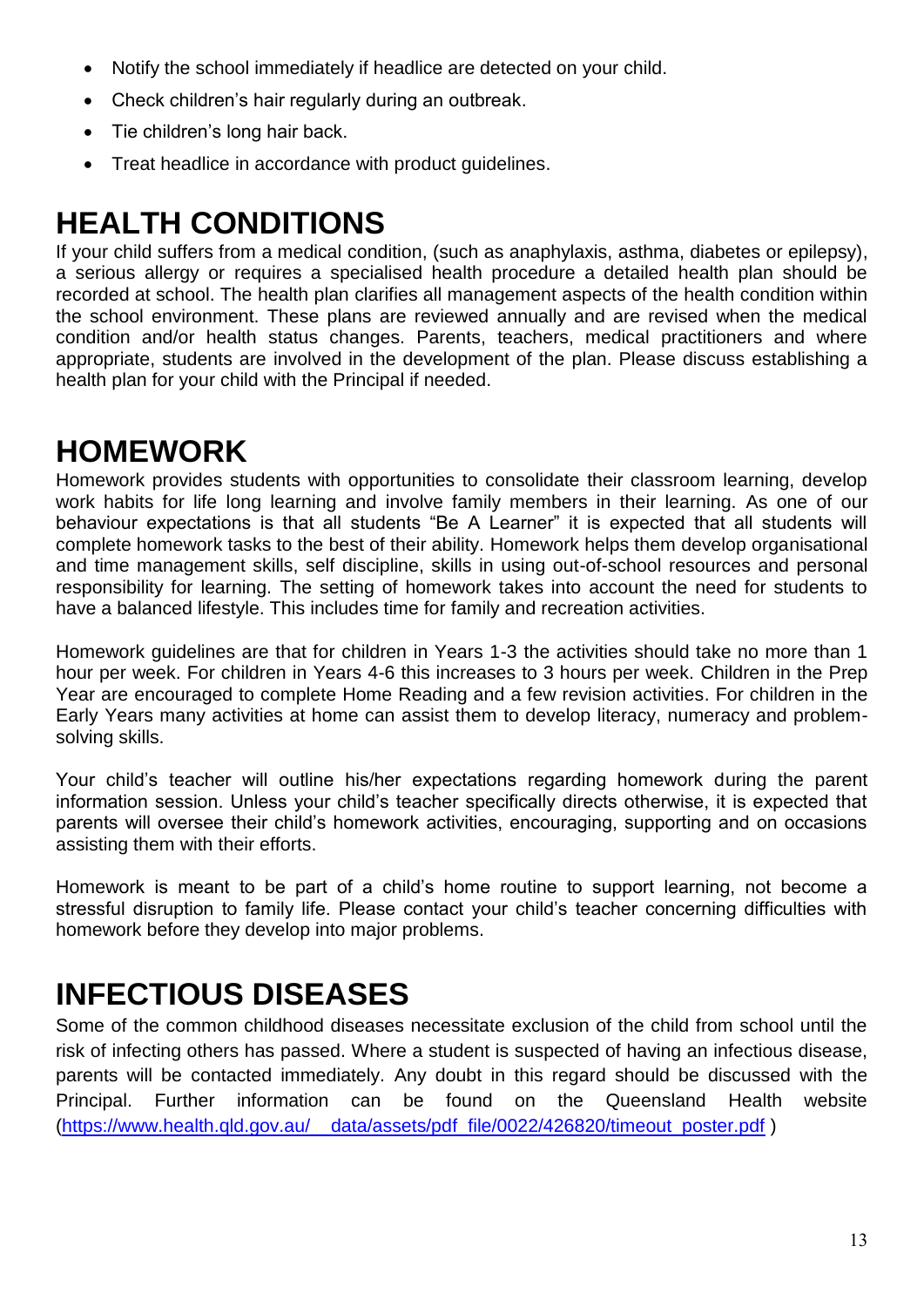### **INJURIES TO STUDENTS**

Minor injuries will be treated at school. A courtesy call will be made to a parent whose child has a minor injury, or has gone to the sick bed. In the event of a major injury, if parents cannot be contacted quickly, the school will attempt to act as it considers a parent would act eg contact the Ambulance, relative or neighbour. Please ensure we have up-to-date telephone numbers of contact people. To ensure the student's well being, the school has staff that have current first aid certificates.

### **INSURANCE**

Physical activity and physical education, particularly contact sports, carry inherent risks of injury. Most injuries are caused by accidents, not negligence or a breach of duty of care.

The Queensland Department of Education has public liability cover for all approved school activities. However, personal accident insurance cover is the responsibility of parents. The Department is liable to pay compensation for personal injury (including medical costs) for students injured at school or playing school sport only when injury has been caused by the negligence of the Department. Each claim is assessed on a case-by-case basis and no automatic payments are made.

When a student is injured at school as a result of an accident, all costs associated with the injury (including medical costs) are the responsibility of the parent or caregiver. It is a personal decision for parents as to the type and level of private insurance they arrange to cover students for any accidental injury that may occur. Medicare and private health insurance may cover some of the costs depending on their private insurance arrangements.

Parents are also responsible for personal accident cover for students participating in regional and Queensland representative teams.

### **INTERNET**

It is acceptable for students to use school computers and network infrastructure for assigned class work and assignments set by teachers; developing literacy, communication and information skills; authoring text, artwork, audio and visual material for publication on the Intranet or Internet, solely for educational purposes as supervised and approved by the school; conducting research for school activities and projects; communicating with other students, teachers, parents or experts in relation to school work; and access to online references such as dictionaries, encyclopaedias, etc.

Students can also collaborate, research and learn through the Department of Edcuation's elearning environment. All internet access is supervised by a teacher. Upon enrolment, students and parents / caregivers are asked to sign an 'Internet Agreement Form'. The Responsible Behaviour Plan for Students/Student Code of Conduct outlines possible consequences for inappropriate use of the school's computers and the internet.

### **INTERVIEWS**

Parent / Teacher interviews are conducted during Term 1. Student-led conferences, involving the student, parent and teacher will occur in Term 3. Interviews will occur if requested as part of the reporting process.

**Please note:** Incidental interviews can be made by appointment at any time during the term. Parents are encouraged to meet with their child's teacher to discuss learning progress, needs, interests and any other issues affecting their child.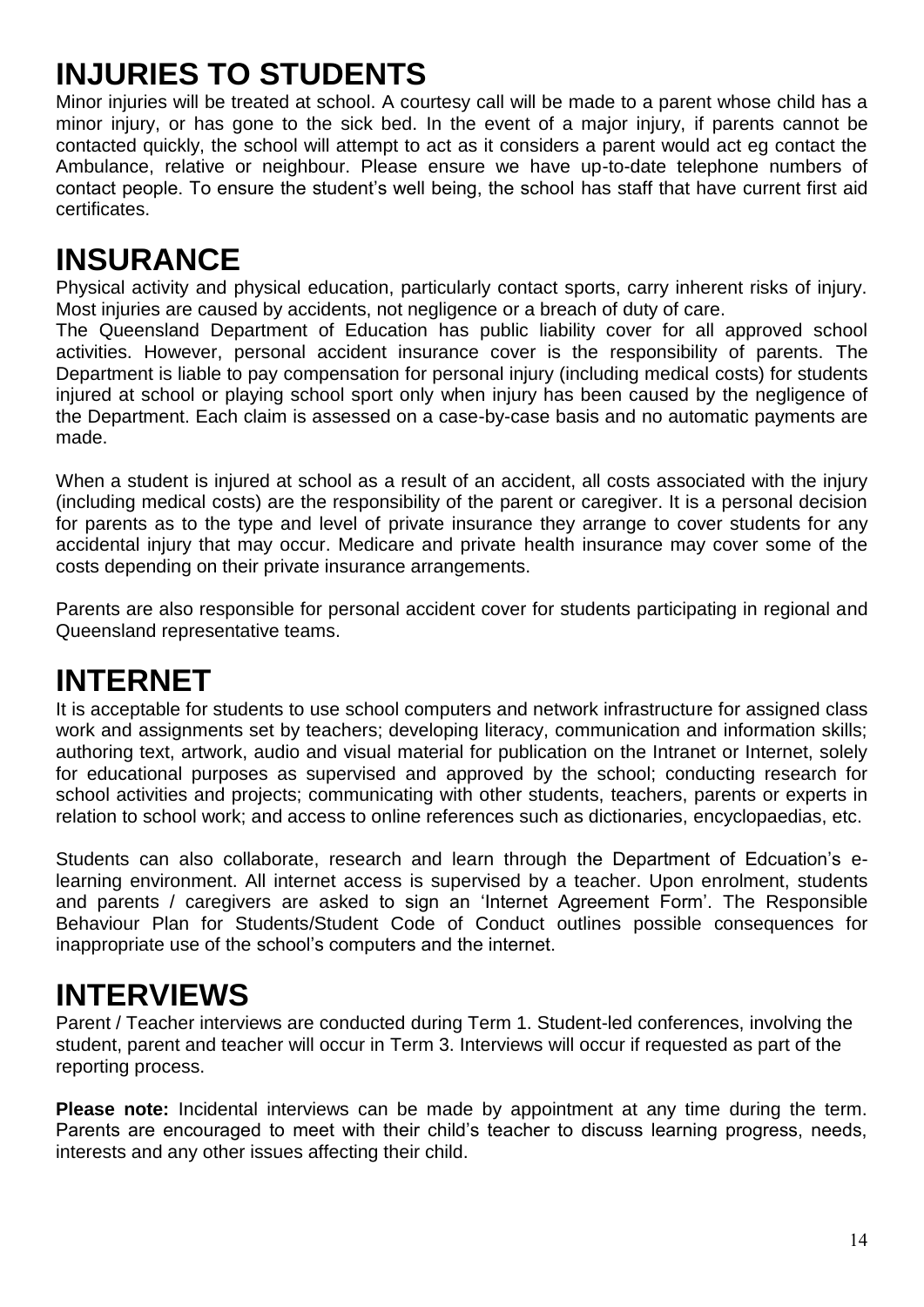### **LATENESS**

All learning times are important to us. Children are expected to be at school by 8.40am. Children who are not at school when the roll is taken at the start of school will be marked as "LATE". If your child arrives late due to an appointment or other commitment, please ensure a parent signs them in at the office.

### **LEAVING SCHOOL GROUNDS**

In the interests of safety, children are **NOT** permitted to leave the grounds once they have arrived at school. Students must come directly to school and travel directly home after school. Parents or guardians who collect their children during the day must come to the office and sign the "Register of Students Leaving the Campus during School Hours".

### **LOST PROPERTY**

Items found at school are kept in the Lost Property Collection, located near the Sports Shed. Please ensure that your child's name is clearly marked on all items. This makes it much easier to return items when they are found.

### **MEDICATION AT SCHOOL**

The Department of education has very firm policies and guidelines concerning the administration of medication to students. If your child requires medication at school, the following procedure is to be followed:

- Parents are required to fill out the appropriate form at the school office for a request for administration of medication. If the medication is "over-the-counter" a medical practitioner needs to sign the form indicating the dosage details.
- If the medication is prescription, the parent signature on the form is sufficient.
- Pharmacists' instructions are to be written clearly on the container.

In many cases, it is possible to work out a timetable that allows for medication to be administered only at home eg before or after school and before bed time. It would be an advantage to discuss this with your doctor when a prescription is issued. Asthma medication is to be self administered by the child under the supervision of the child's own teacher if necessary. Asthmatic students are required to have an Asthma Management Plan, signed by a GP. Parents are to discuss this with the child's teacher.

### **MOBILE PHONES**

The use of mobile phones, pagers, portable CD and MP3 players, Tablets, Personal Digital Assistants and similar electronic devices can be disruptive to the learning environment of all students. The use of mobile phones can also allow students access to unsuitable images, text and spoken communications. Generally students have no need for any of these items at school. The school will contact parents should a student have a genuine need to be in communication with a parent during the course of the school day. The office is attended after school should the need to contact parents arise.

Mobile phones and other electronic devices should not be brought to school. No liability will be accepted by the school in the event of the loss, theft or damage of any device.

Appropriate disciplinary action will be taken against any student who uses in-phone cameras to photograph or film other individuals without their consent. Similarly, appropriate disciplinary action will be taken against any student who sends threatening or harassing messages, accesses inappropriate material via telecommunications or who is caught using a mobile phone to cheat in exams or assessments.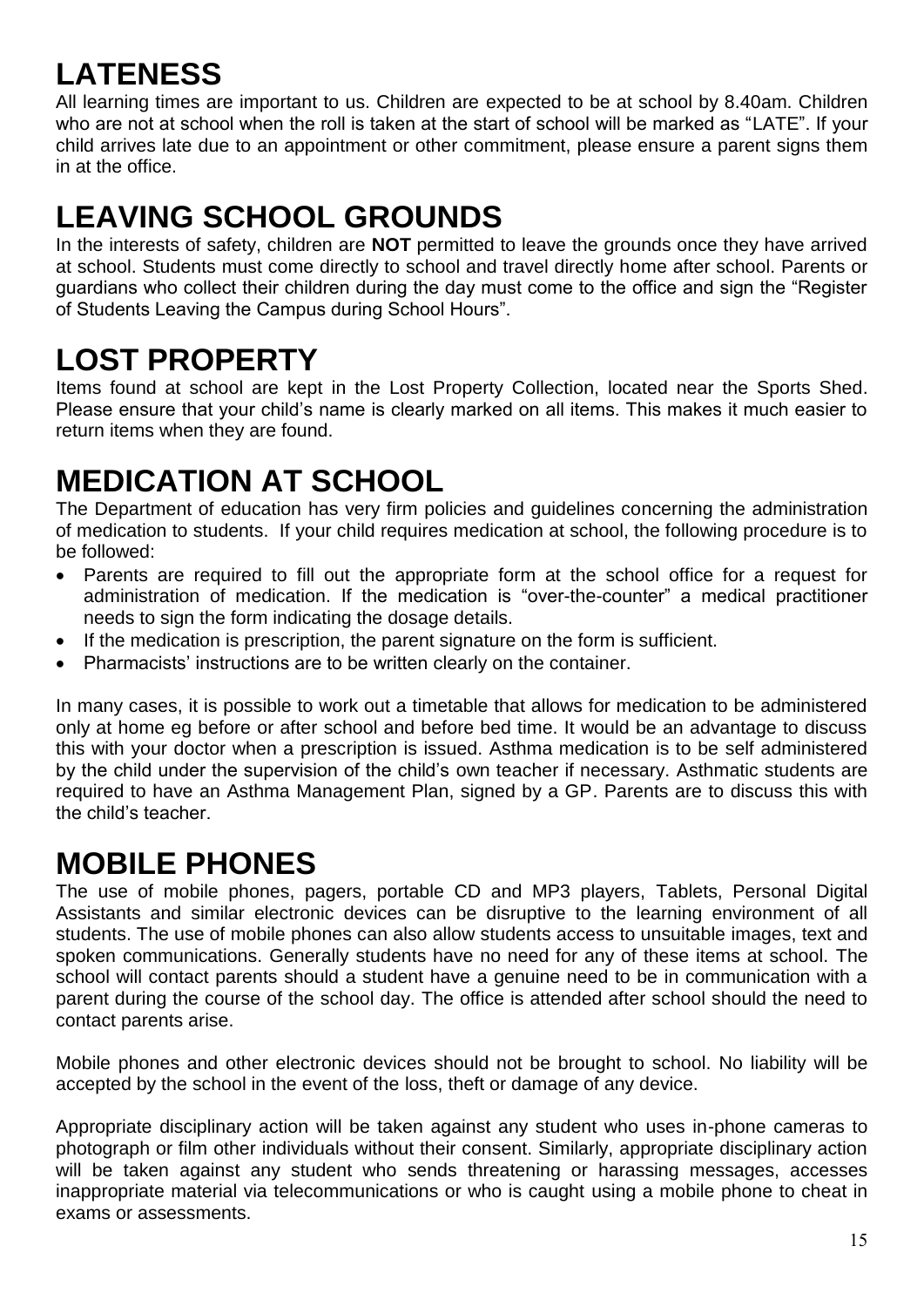This policy also applies to students during school excursions, extra curricular activities and whilst attending school camps. Students are not permitted to take mobile phones with them on school excursions.

### **PARENTS & CITIZENS ASSOCIATION**

The Parents & Citizens Association (P&C) of any school has a very important role to play in the life of the school. The P&C meet monthly. All interested persons are welcome to attend these meetings. Reports by each of the sub-committees and the Principal are presented at each meeting. Please register as a member.

The P&C aims to:

- Foster community interest in educational matters.
- Support the learning of the students at the school.
- Assist in the provision of financial resources for the benefit of the school.

The P&C needs:

- Your support at meetings.
- Your support at fundraising activities.
- Your attendance at special events.
- Your financial and physical support for special projects.

For your children's benefit the P&C assists in supplying:

- Sporting equipment bats, balls, swimming equipment, trophies and medallions
- Teaching resources reading books, library resources, curriculum resources
- Tuckshop facilities refrigerators, stoves, freezers etc
- Playground beautification gardens, trees and plants
- Support for excursions and camps
- And much, much more!

#### **PAYMENTS**

Returning forms and paying for activities or equipment should all be done at the office or through the class teacher. Our preferred method is via BPoint or BPay. Details of how to use these methods are included in individual student invoices. Notes and money should be placed in an envelope and sealed (with no holes for the contents to escape) or by having coins taped or notes/cheques stapled to the relevant permission note.

Please ensure that we can identify the payee by writing your child's name, class and the activity clearly on the envelope. It is inappropriate to leave payment to the day of the activity as there are many organisational procedures that have to be addressed on the day of a student activity by the classroom teacher & office staff.

If you are having difficulty in paying for any school activity, please discuss this with either the Principal or the office staff. We are happy to arrange payment plans to assist families. **It is important to note**, that participation in extra-curricula activities such as sport, excursions and camps are dependent upon several factors, including the students' behaviour and attendance.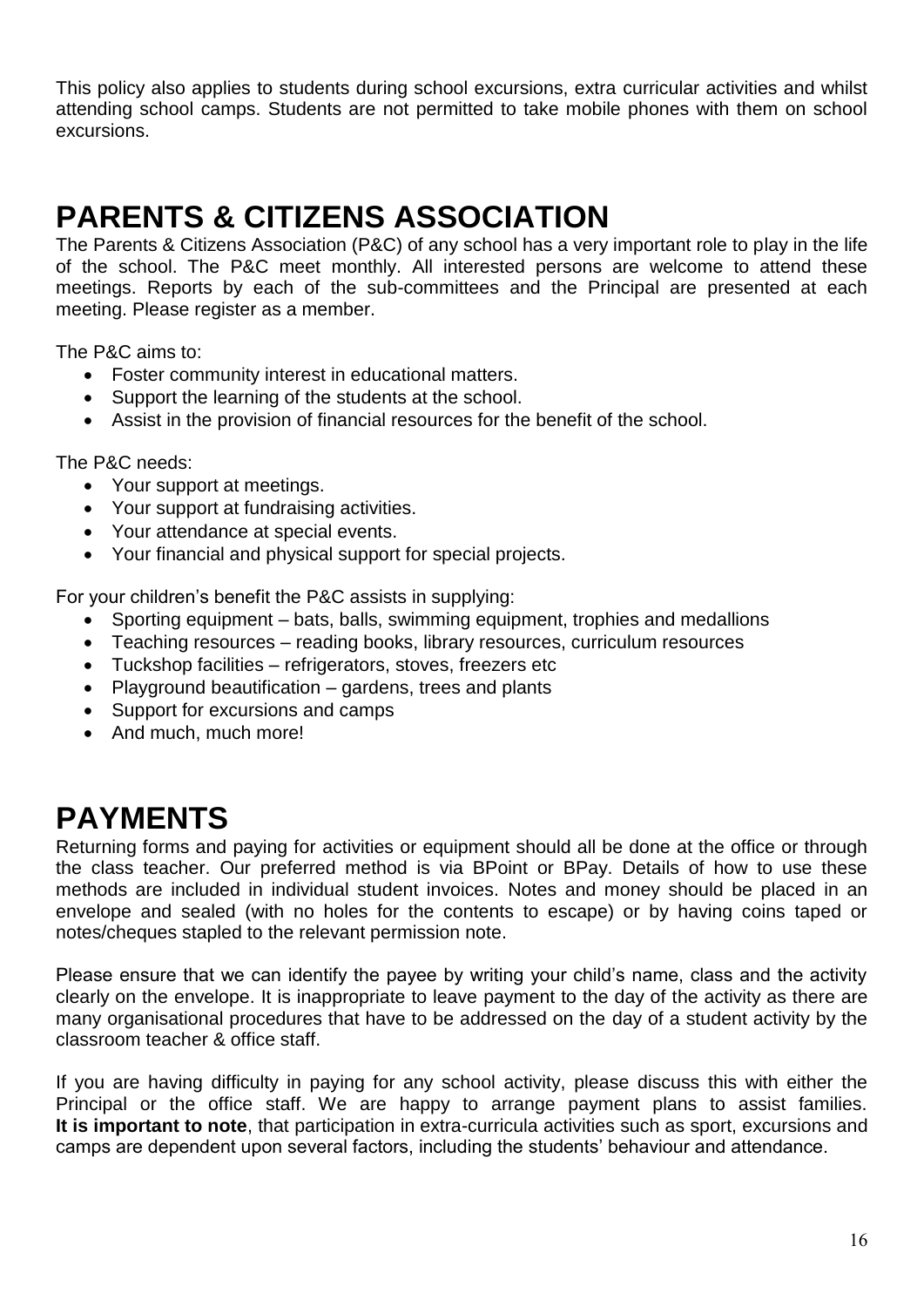### **PLAYGROUND SUPERVISION**

The principal, teachers and teacher aides provide playground supervision according to a duty roster at both lunch breaks and for students travelling on school buses. There is no playground supervision before 8.20am or after school.

Students arriving at school before classes commence are expected to wait quietly outside the office. Supervised sports activities are offered in the undercover area at 8.20am.

### **RELIGIOUS INSTRUCTION**

Religious Instruction lessons (when volunteers are available to give lessons) may be offered once a week subject to the availability of a volunteer Religious Educator who is authorised by a local church to take RI lessons. The lessons offered are non-denominational, ecumenical lessons focused on Christianity Education.

### **REPORTING STUDENT PROGRESS**

A student progress report for children in Years Prep-6 is sent home at the end of each semester. This report consists of a written report prepared by the class teacher(s), giving an indication of the child's achievement and effort measured against the Australian Curriculum Achievement Standards. If you would like to discuss your child's progress at this time, or at any time during the year, please contact the class teacher.

### **STUDENT BANKING**

The school provides a service through the Commonwealth Bank. Parents can arrange for a Dollarmite school account through an application form available from the school or the Commonwealth Bank. The distinctive yellow-covered deposit booklets with money in the built in pocket and completed deposit form can be sent to the office each Monday for banking on Tuesday.

### **STUDENT BEHAVIOUR**

The Responsible Behaviour Plan for Students/Student Code of Conduct was developed to align with Education Queensland's guidelines taking into account current legislation and policies. This plan outlines the expectations regarding the behaviour of our students. It also outlines possible consequences for inappropriate behaviours. At Kenilworth State Community College we are committed to providing a safe, disciplined and inclusive environment that supports students in becoming self-managing learners.

We strive to achieve this through our 4 simple rules:

- **Be Safe**
- **Be Respectful**
- **Be Responsible**
- **Be a Learner**

### **STUDENT SUPPORT**

All students' learning is monitored by their class teacher(s). Should a teacher have concerns about any aspect of a student's learning progress, contact is made with the parents to discuss their child's learning needs. A referral is made to the Student Support Committee. Parents who are concerned about their child's progress should discuss their concerns with their child's teacher, who can then bring their concern to the Student Support Committee. This committee meets regularly to monitor a range of student support programs.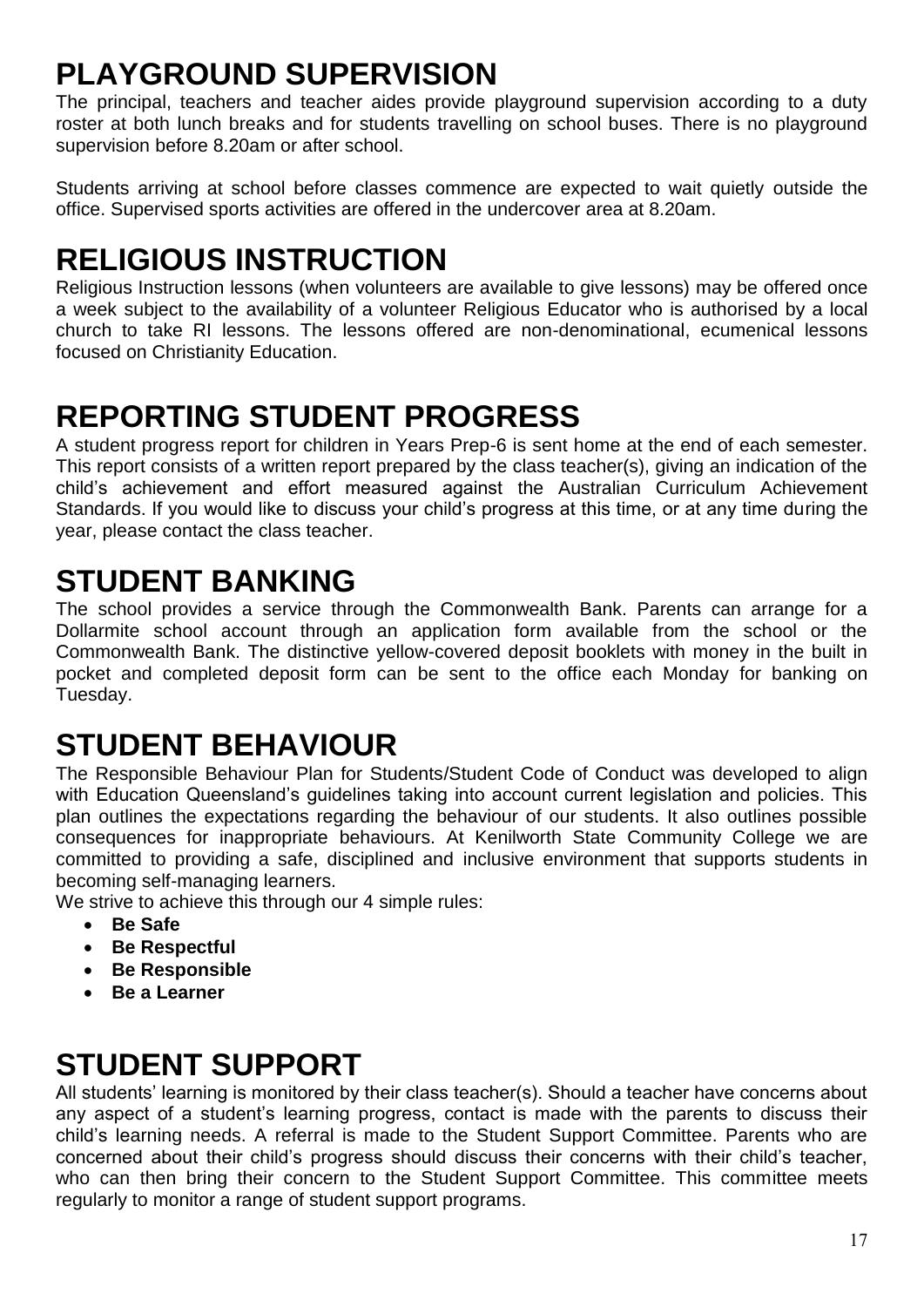Learning support will vary according to each child's identified needs. Sometimes targeted support occurs over a short time, while other children may need extensive support. The Learning Support Program is directed by our Principal who works in collaboration with the Supp0ort Teacher Literacy and Numeracy, class teachers, teacher aides, specialist teachers, therapists, Guidance Officer and Advisory Visiting Teachers in determining the best way to support the student.

The Department of Education and Training provides support for students with verified disabilities. The disability could be a physical impairment, intellectual impairment, hearing impairment or multiple impairment. Children verified by a paediatrician as being on the Autism Spectrum are also catered for.

A student with a disability at Kenilworth State Community College will have an Individual Support Plan developed as part of the consideration of learning needs. The plan will be based on the careful consideration of information about the child, gathered from a variety of sources, and developed using a process prescribed by DET. The student's parents play an important role in the data gathering and action planning during the development, implementation and review of the program.

### **TUCKSHOP**

We currently do not have an operating school Tuckshop.

### **VISITORS**

All visitors to the school (including parents assisting in classrooms, collecting students for appointments, having interviews with staff etc) must report to the school office before proceeding elsewhere on the campus to sign a Visitor's Register and obtain an 'Official School Visitor / Volunteer' badge which must be worn at all times. Persons found without this identification may be referred to administration for supply of identification. All visitors are to observe satisfactory conduct. The Principal has the power to direct aggressive persons to leave the site.